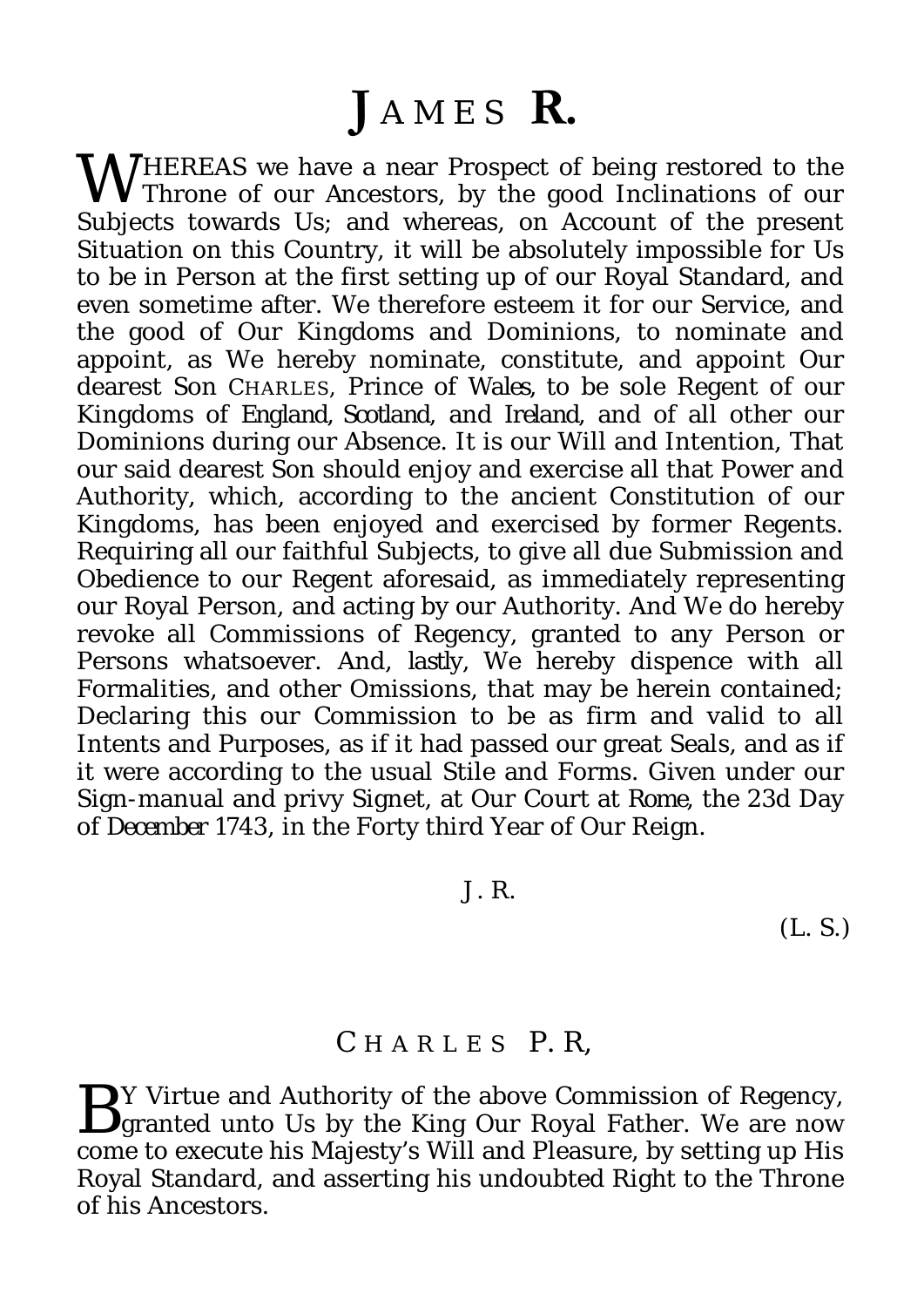WE do therefore, in His Majesty's Name, and pursuant to the Tenor of His several Declarations, Hereby grant a free, full, and general Pardon for all Treasons, Rebellions, and Offences whatsoever, committed at any Time before the Publication hereof, against Our Royal Grandfather, His present Majesty, and Our selves. To the Benefit of this Pardon, We shall deem justly entitled all such of His Majesty's Subjects, as shall testify their Willingness to accept of it, either by joining our Forces with all convenient Diligence, by setting up His Royal Standard in other Places, by repairing for our Service to any Place where it shall he so set up; or, at least, by openly renouncing all pretended *A*llegiance to the Usurper, and all Obedience to His Orders; or to those of any Person or Persons commissioned, or employed by him, or acting avowedly for him.

As for those who shall appear more signally zealous for the Recovery of His Majesty's just Rights, and the Prosperity of their Country; We shall take effectual Care to have them rewarded according to their respective Degrees and Merits; and We particularly promise as aforesaid, a full, free, and general Pardon to all Officers, Soldiers, and Sailors, now engaged in the Service of the Usurper; provided, That upon the Publication hereof, and before they engage in any Fight or Battle against His Majesty's Forces, they quit the said unjust and unwarrantable Service, and return to their Duty, since they cannot but be sensible, that no Engagements, entred into with a foreign Usurper, can dispence with the Allegiance they owe to their natural Sovereign. And as a further Encouragement to them to comply with their Duty, and our Commands; We promise to every such Officer the same, or a higher Post in Our Service, than that which at present he enjoys, with full Payment of whatever Arrears may be due to him at the Time of his declaring for us; and to every Soldier, Trooper, and Dragoon, who shall join us, as well as to every Seaman and Mariner of the Fleet, who shall declare for, and serve Us, all their *A*rrears, and a whole Year's Pay to be given to each of them as a Gratuity, as soon as ever the Kingdoms shall be in a State of Tranquility.

WE do hereby further promise and declare, in His Majesty's Name, and by Virtue of the above said Commission; That as soon as ever that happy State is obtained, he will by, and with the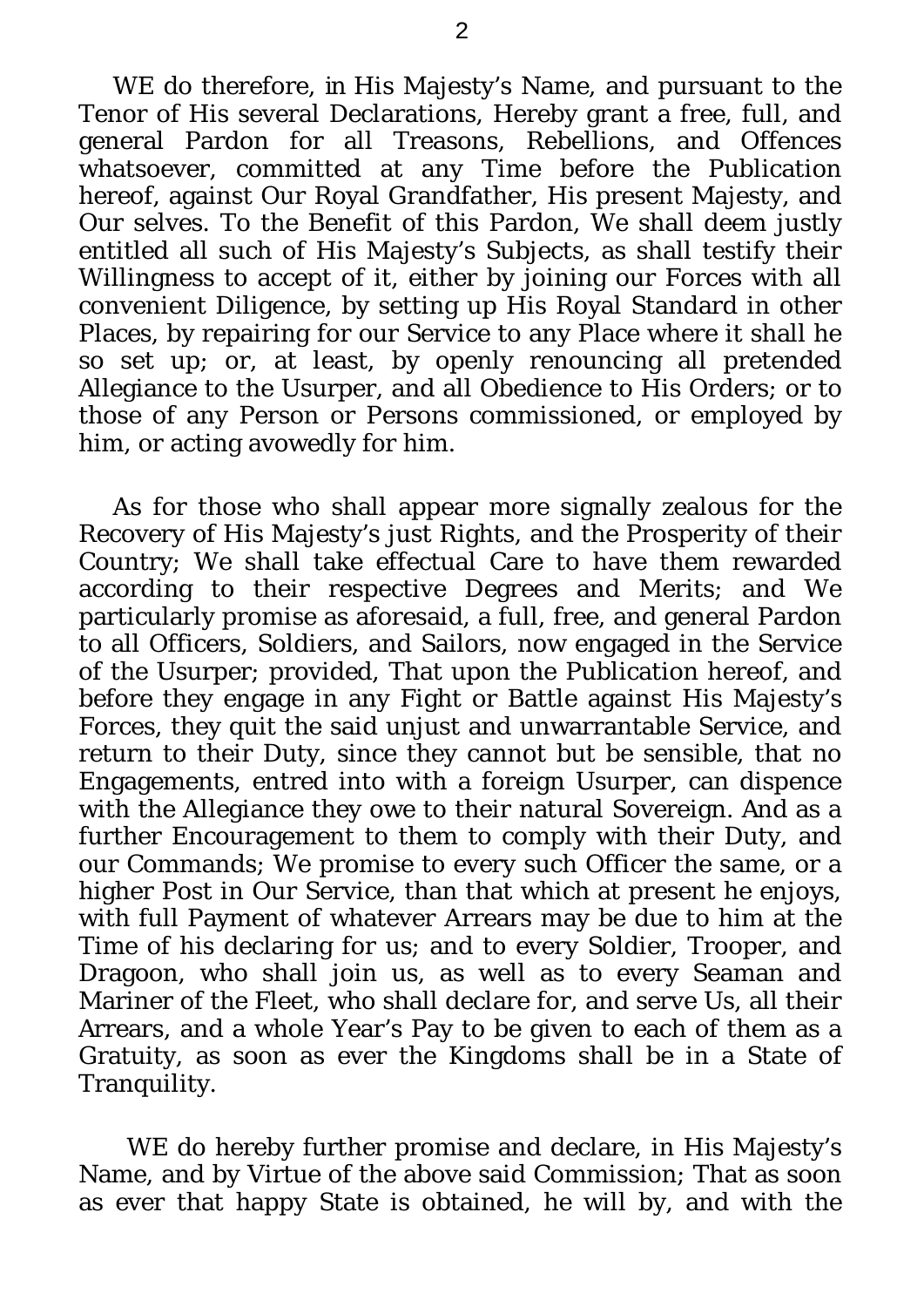advice of a free Parliament, wherein no Corruption, nor undue Influence whatsoever, shall be used to byass the Votes of the Electors, or Elected; settle, confirm, and secure all the Rights, Ecclesiastical and Civil of each of His respective Kingdoms; His Majesty being fully resolved to maintain the Church of *England,* as by Law established, and likewise the Protestant Churches of *Scotland* and *Ireland*, conformable to the Laws of each respective Kingdom, together with a Toleration to all Protestant Dissenters, He being utterly averse to all Persecution and Oppression whatsoever, particularly on Account of Conscience and Religion.<br>And We ourselves being perfectly convinced of the being perfectly convinced of the Reasonableness and Equity of the same Principles; do, in consequence hereof, further promise and declare, That all His Majesty's Subjects, shall be by him and us maintained in the full Enjoyment and Possession of all their Rights, Privileges, and Immunities, and especially of all Churches, Universities, Colleges, and Schools, conformable to the Laws of the Land, which shall ever be the unalterable Rule of His Majesty's Government, and our own Actions.

AND, That this our Undertaking may be accompanied with as little present Inconvency as possible to the Kings Subjects; We do hereby authorise and require all Civil Officers and Magistrates now in Place and Office, to continue, till further Orders, to execute their respective Employments in our Name and by Our Authority, as far as may be requisite for the Maintenance of common Justice, Order and Quiet: Willing and requiring them, at the same Time, to give strict Obedience to such Orders, and Directions, as may from Time to Time be issued out by Us or those, who shall be vested with any Share of Our Authority and Power.

WE also command and require all Officers of the Revenue, Customs and Excise, all Tax-gatherers of what Denomination soever; and all others who may have any Part of the Publick Money in their Hands, to deliver it immediately to some principal Commander authorised by Us, and take his Receipt for the same, which shall be to them a sufficient Discharge; and in Case of Refusal. We authorise and charge all such Our Commanders to exact the same for our Use and to be accountable for it to Us, or Our Officers for that Purpose appointed.